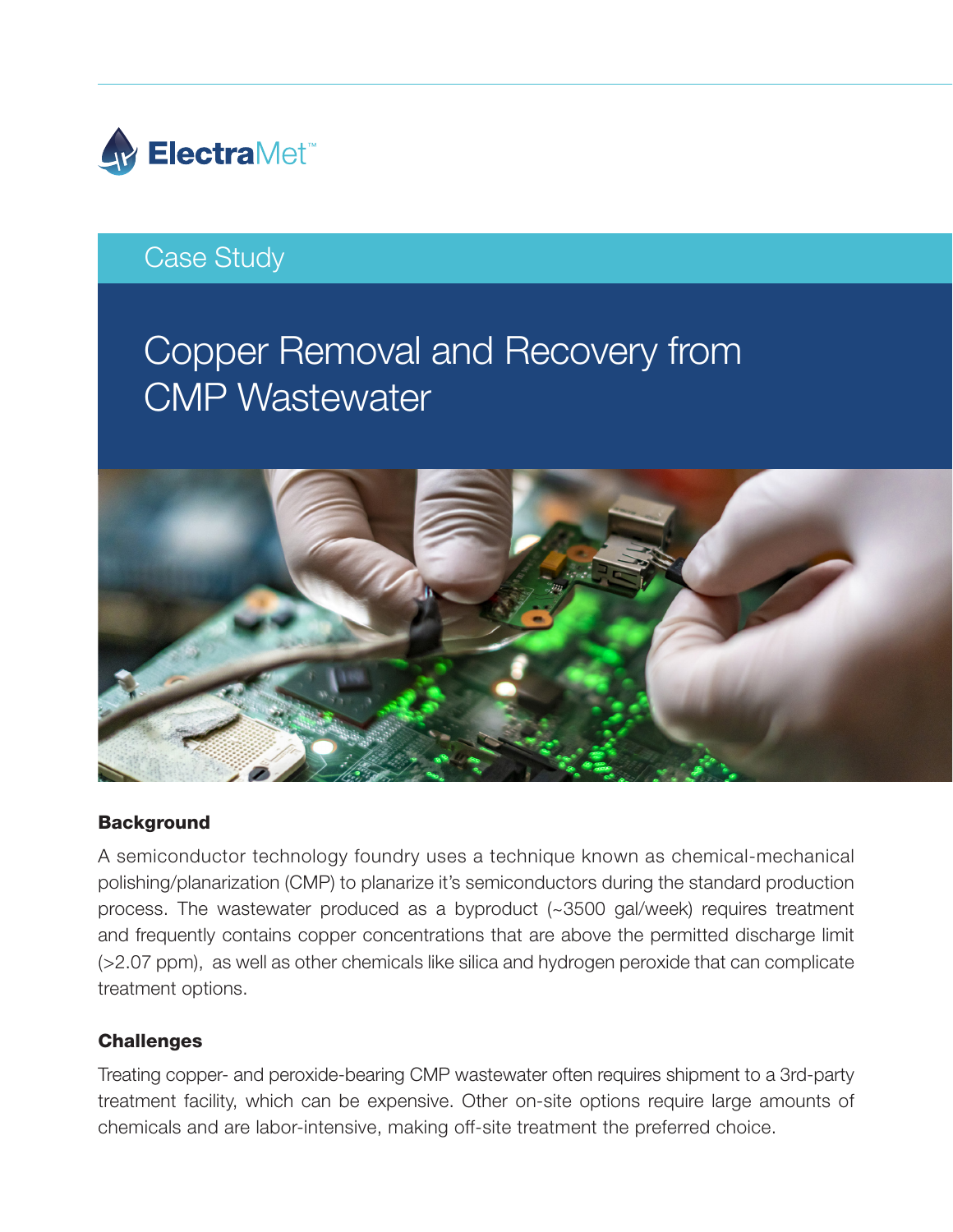#### ElectraMet Copper Removal Process

By electrochemically removing and recovering dissolved copper, ElectraMet™ has proven to be a simple and efficient on-site solution for CMP wastewater treatment, even in the presence of other contaminants. ElectraMet uses an automated process to treat CMP wastewater directly at the customer site for a fraction of the cost of off-site treatment and with minimal operator interaction.



*Figure 1: ElectraMet Process Flow Diagram*

First, the produced wastewater (containing copper, peroxide, and silica) is transferred from the collection tank to the process tank through a packed bed to remove hydrogen peroxide. Then a pH recirculation loop is activated to drop the pH of the wastewater from near neutral to acidic, which causes the dissolved silica to crash out of solution and improves the removal performance of ElectraMet. Once the pH is within range, the silica is allowed to settle to the bottom of the conical process tank for a sufficient time to ensure that the tank outlet to ElectraMet is above the settled silica line. Next, the ElectraMet unit is activated and begins to remove copper from the wastewater for a specified amount of time. Once the ElectraMet treatment has completed, the ElectraMet cartridges will begin a regeneration step, during which the removed copper is flushed out of the cartridges into a separate acidic solution which will eventually build up in copper concentration. At the same time, the treated water